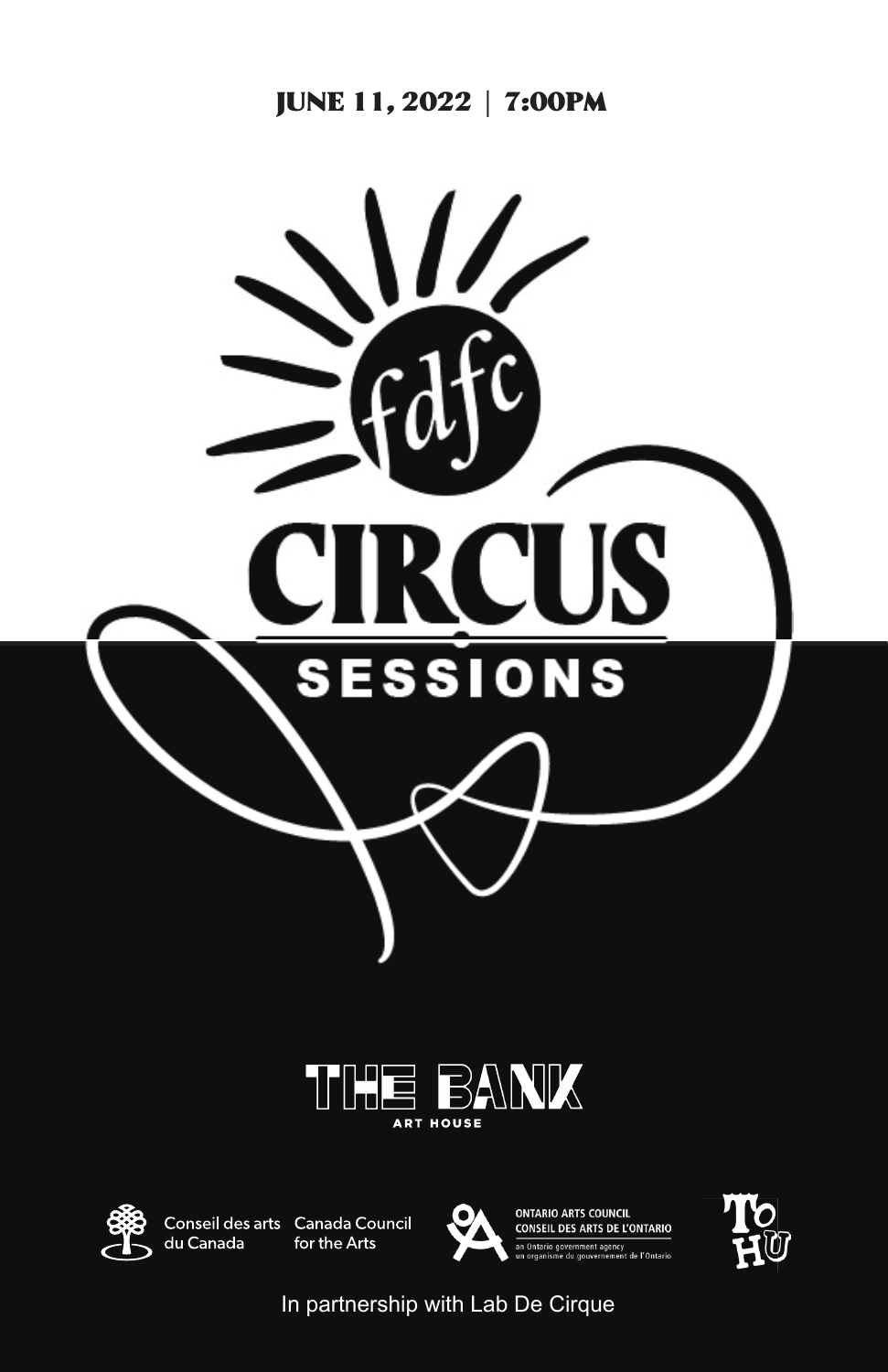# WELCOME

# MENTORS

Welcome to Circus Sessions #6! And welcome to this new arts space in Welland!

After being postponed due to the pandemic since 2019, we are so excited to be hosting this event again and we are honoured you are here to join us. It's been a journey to get here! A huge thank you to everyone who has contributed and supported this project.

 Circus Sessions began as an annual event in 2016. It is a 1-week residency where circus artists come together to experiment, learn, play and create. Over the years, artists have come from across Canada, the USA, Europe and Australia. This group is a mix of professional and emerging artists across diverse backgrounds from across Ontario, most of whom have not worked together before. We invite you, our audience, to join us with open hearts, to be part of our process, and to share in the fruits of the creations from our week together. This show is fresh, raw and vulnerable.

Circus Sessions is also about building community. Following the showing, we invite you to please stay for a 20-minute Q&A with the artists.

*Thank you for joining us on this journey,*

A. Tretheri

Holly Treddenick *Artistic Director, Project Lead*



#### **Angola Murdoch - Circus Performer and Director**

For the last 20 years Angola has enjoyed a long and rich career locally, having performed at major venues in Ontario (*Buddies in Bad Times*, the *Art Gallery of Ontario*, the *Canadian National Exhibition*, *HarbourFront Centre* and others) and internationally (*Cirque Pacifica* (Maui), *Gramercy Theatre* (NYC), and *Zip Zap Circus* (South Africa)). In 2008 Angola's solo show *Twist of Fate* was awarded "most heartfelt dance show" by Paula Citron in the Globe and Mail. Angola

has directed five full-length contemporary circus shows, including 2019's *Toronto Circus Riot*. *The Circus Riot*, based on the actual Toronto Riot of 1855, premiered to packed audiences and critical acclaim and garnered a Dora Nomination for Outstanding Costume Design. Currently, Angola is a company member of *Femmes Du Feu Creations,* she is working in a collective reimagining Claude Vivier's Lonely Child into a circus opera, and she is remounting and expanding her solo show *Twist of Fate*. Angola has been the artistic director of LookUp Theatre since 2009. She is charged to be the Circus Sessions mentor for 2022.



#### **Alex bulmer**

Named one of the most influential disabled artists by UK's Power Magazine, Alex Bulmer has over thirty professional years' experience across theatre, film, radio and education. She is fuelled by a curiosity of the improbable, dedicated to collaborative practice, and deeply informed by her experience of becoming blind.

Alex co-founder of The Fire and Rescue Team, lead curator of CoMotionFestival 2022 with Harbourfront Centre, and former

artistic director of Common Boots Theatre. She established the New Writing department with Graeae Theatre in the UK, and is the award-winning writer of multiple BBC radio dramas, the writer of Breathe which opened the London 2012 Olympics, the writer of the Dora and Chalmers nominated SMUDGE, and co-writer of the BAFTA-nominated television series Cast Offs.



#### **STACIE DUNLOP**

With a voice that has been described as a "powerful demonstration of musical artistry wed to superb technique", soprano Stacie Dunlop is a creative visionary, an avid performer of contemporary opera, orchestral and chamber music, and producer of new opera, music theatre and most recently multidisciplinary works that weave contemporary music with contemporary circus. Highly involved in the creation of new music, Stacie has commissioned works from Canadian composers R. Murray Schafer, Harry Freedman, Peter-Anthony Togni,

Juhan Puhm, Clark Ross, Scott Godin, Tawnie Olson and Aaron Gervais. Considered to be a Schoenberg specialist known for her interpretation of Pierrot Lunaire, she was the understudy of The Woman for the Canadian Opera Company's Dora nominated production of Erwartung in 2015.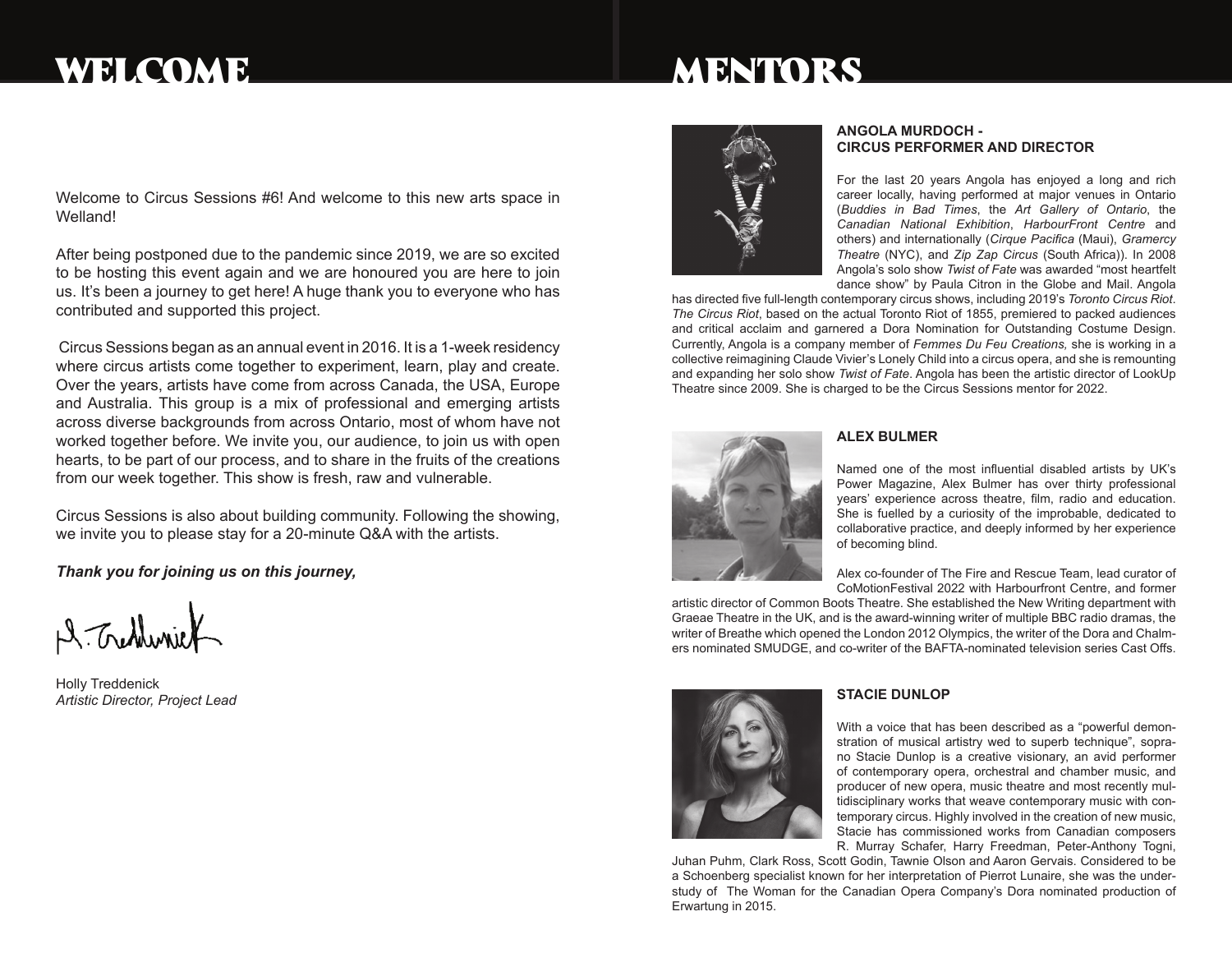### ARTISTS

### ARTISTS



#### **JORDANA GREENBLATT**

Jordana Greenblatt (Marion Aether) is an aerialist specializing in static trapeze and aerial rope. Their recent performances include "Close(d)," a piece for trapeze (Marion Aether) and looped guitar (Rory Jade Grey) for Hercinia Arts' site-specific show Peep; aerial rope for 3D capture as part of Jean-Luc Bedyk's VR immersive art project, *Circuscapes*; and trapeze for Andralyn Zayn's documentary, *Circus Autists*. They are a circademic whose recent work includes a publication on aerial arts in the journal *Sexualities*. A long-standing member of Cirkus Syd's international Circus Thinkers

Platform, Jordana was a co-editor and chapter author for the group's publication, *Circus Thinks: Reflections, 2020.*



#### **KAYLIE KREATRIX**

Kaylie Kreatrix is a circus and sideshow artist, with a special talent in creating engaging acts and highly skilled performances. She specializes in sword swallowing, fire eating, stilt walking, object manipulation and character work. Originally from Ottawa, she has attended intensive circus training in Australia and Europe and brought the best of what she's experienced back to her roots to be performed at events like Winterlude, Just For Laughs Festival Montreal, and cabaret shows. She is one of two professional female sword swallowers in Canada, and the only Japanese sword swallower

world-wide. You can expect audiences to be delightfully entertained, pleasantly surprised, and enjoying every moment of the adventure that Kaylie brings.



#### **HAYLEY LANDRY**

Hayley Landry is grateful to have been a part of the Ontario circus community since 2012, when she joined a social circus troupe with a focus on mental health. Since then her role has expanded from student to performer and instructor, and assistant program director. Hayley co-created and performed in many full-length stage productions, as well as a circus documentary film. She continues to develop and share skills in aerial, stilt walking, and acro, and juggling. She has found profound meaning in looking at how the worlds of circus and mental health connect, and using circus as a tool for storytelling and empowerment.



#### **TANIS MACARTHUR**

Tanis Sydney MacArthur has been an independent costumier for performing artists for more than 25 years. She is also an interpretive dance artist, choreographer, aerialist, stilt walker, prop maker, creature designer and large scale inflatable sculpture artist. Clients of note include *Femmes du Feu, Hamilton Aerial Group, Aeris Korper, Fly With Me Aerial Dance, Steel the Sky Aerial Arts, Team T&J, Mabel Moon, Learie McNicolls, Red Betty Theatre, Aoucheva Dance Studio, Defining Movement Dance Company, Parahumans, the Acromaniacs* and *Artword Theatre*. She placed

third nationally in the *Smirnoff International Fashion Awards* 1994 and regularly contributed original designs to *Fashion Cares*. She served as designer/key wardrobe for the film *A Windigo Tale* by Armand Garnet Ruffo. She created *The Arctic Fox,* Inspired by *Icebergs and Fly South*, outdoor installations of multiple 16' tall inflatable sculptures, in collaboration with *Cobalt Connects.*



#### **DIANA LOPEZ SOTO**

I'm a mother and multidisciplinary artist interested in movement as an act of full awareness. Process is vital for my creative practice, my work incorporates field work, landscape and energy journeys in a dialogue with sculpture, durational work, ritual and film. I see my body as a space of potential and I'm inspired by natural cycles, ceremonies, ecosystems and their relationships to my body and life. I have performed and collaborated with Circus Orange, Hercinia Arts, Flying Solo, Femmes du Feu and Mata Danza. I am also a member of Vanguardia Dance Projects and am currently in the co-creation phase of a solo with Alejandro Ronceria.



#### **ERIKA LUI**

With a background training in Provincial-level competitive gymnastics as a teen from their hometown of Toronto, Erika continued to explore many modes of movement knowledge, ranging from cheerleading to dance, parkour and free-running to rock climbing, after finally finding a home and heart within the circus arts in 2016. In 2018 Erika left Toronto to immerse within the circus world by completing a two-year, full-time intensive circus arts training program in Chicago, IL, USA. Upon returning, Erika aspires to perform professionally and create art that is impactful and motivating toward positive social change.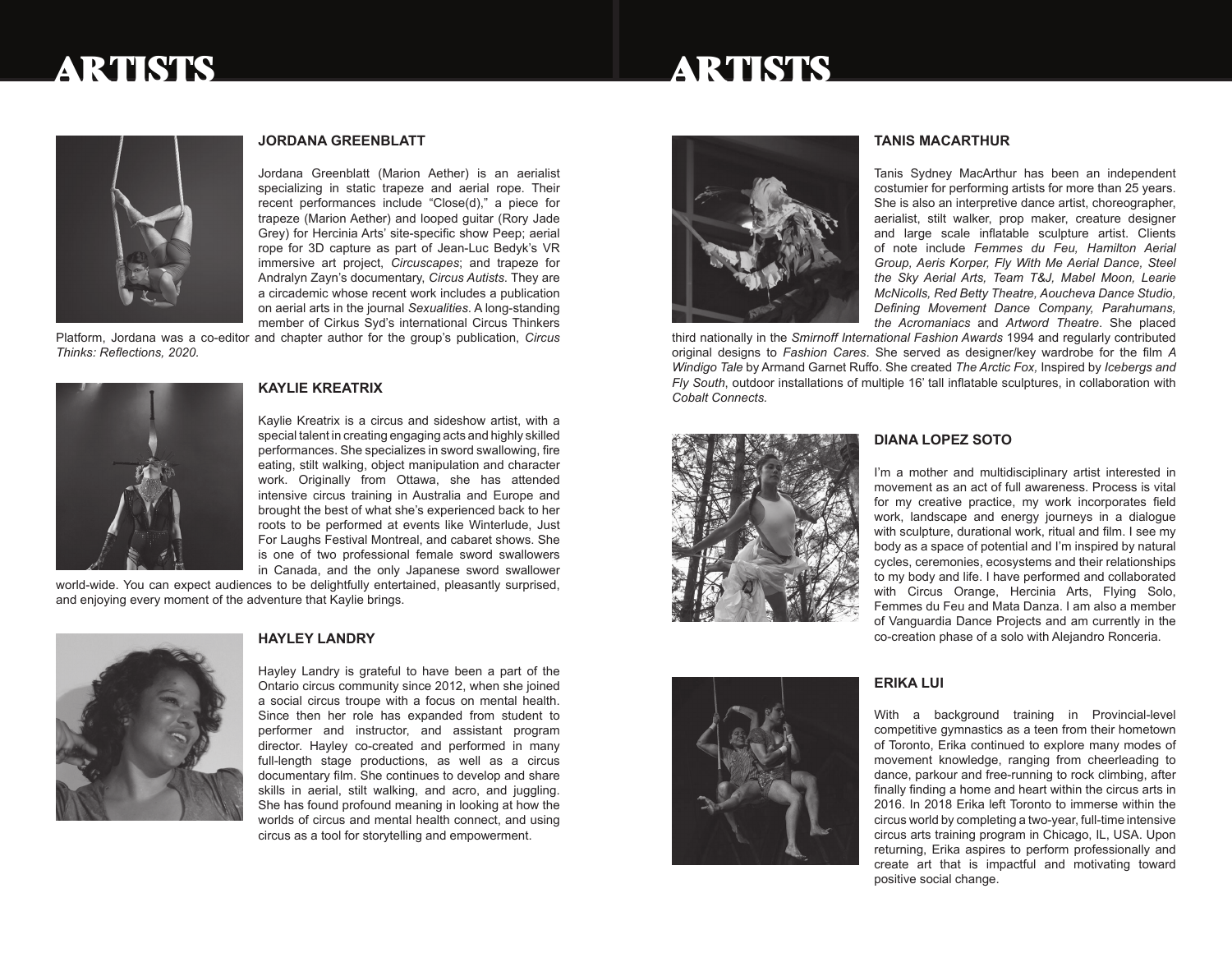## ARTISTS

#### **SARAH LOU STUART**

Sara Lou is a flying acrobat from Niagara Falls. She has been Creative Director to her troupe Harmonic Shadow Circus for five years. Harmonic Shadow Circus is a collaborative low frequency doom ensemble that averages two productions per year. They use handmade costumes, sounds, and animal masks to play the roles of shapeshifters. Through their creative works, she explores fungi, urban animals, folk history, and historical spaces. Sara Lou is also a painter, sewist, and musician, and enjoys incorporating these handmade elements into her shows. She lives in Niagara with her partner and their husky.



#### **Thomas Vaccaro**

Thomas Vaccaro is the founder and Artistic Director for the non-profit Organization, The Peterborough Academy of Circus Arts. Matriculated from the National Circus School of Montreal, Thomas is trained to coach 17 different circus disciplines to allage groups in a recreational, advanced, social, or production setting. His primary loves when it comes tocircus are Cyr Wheel, AerialAcrobatics, Flow Arts, and a study and practice of movement in general. Since 2014 Thomas has been the Artist in Residence of Market Hall Performing Arts Centre in Downtown Peterborough

and has used his residency to produce/direct original full length circus arts productions, host social programming for marginalized groups, and proudly coach many students. He is an avid believer that circus is an accessible art to all peoples, and takes joy from helping others find their flow within themselves. His recent work reflects interpersonal relationships of family, recently having performed alongside his non-circus artist husband at the Ontario Contemporary Circus Arts Festival in 2019 & his adopted son as part of Public Energy's Emergency #22 in 2018; His family was also the subject of a documentary by filmmaker LA Alfonso entitled Circus Boy at the Reframe Film Festival in January of 2020. In his spare time he enjoys (carefully) practicing on his skateboard, watching anime, and practicing archery.



### **HILARY WEAR**

Hilary Wear is a theatre artist and a Métis woman. Hilary writes and performs site-specific Clown turns; stages text and/or movement-based pieces; collaborates in co-creations and devising, and works for others as an actor. Hilary facilitates inter-generational cooperative games groups focused on fun and Anishinaabemowin. Hilary is an accredited Therapeutic Clown(s) for pediatric & geriatric healthcare clients, hoping to also go into prisons… for a few hours a week. Hilary has spent the Covid seasons creating employment and working to eradicate the invasive species that have

colonized the Michi Saagig Anishinaabeg territory lands for which she shares responsibility, in Peterborough County. Hilary is currently most interested in supporting consideration for the global campaign to STOP ECOCIDE.

# PRODUCTION TEAM

**PRODUCER AND PROJECT LEAD**

Femmes du Feu / Holly Treddenick

**Technical Director, Rigging, Lighting, Sound** Upstage Dynamics (Peter Benedetti)

**Technical Assistant** John Wilson

**Producing assistant** Miranda Forbes (Dance Umbrella of Ontario)

**Marketing, design, project management** Kristina Dubois

**Canada Summer Jobs employees** Davon Knight, Ian Karanja and Ashley Knight

George and Charlette Treddenick

# THANK YOU

**Thank you to our funders:**

Canada Council For The Arts Ontario Arts Council Department of Canadian Heritage

#### **Special thanks:**

The Bank Art House Downtown Welland BIA Welland Creatives Network Aldo Parrotta Caffineoline & The Vegan Hippie Chick Presstime Design All the participants for their open hearts All of you for attending Lynanne Sparrow for seeding this project